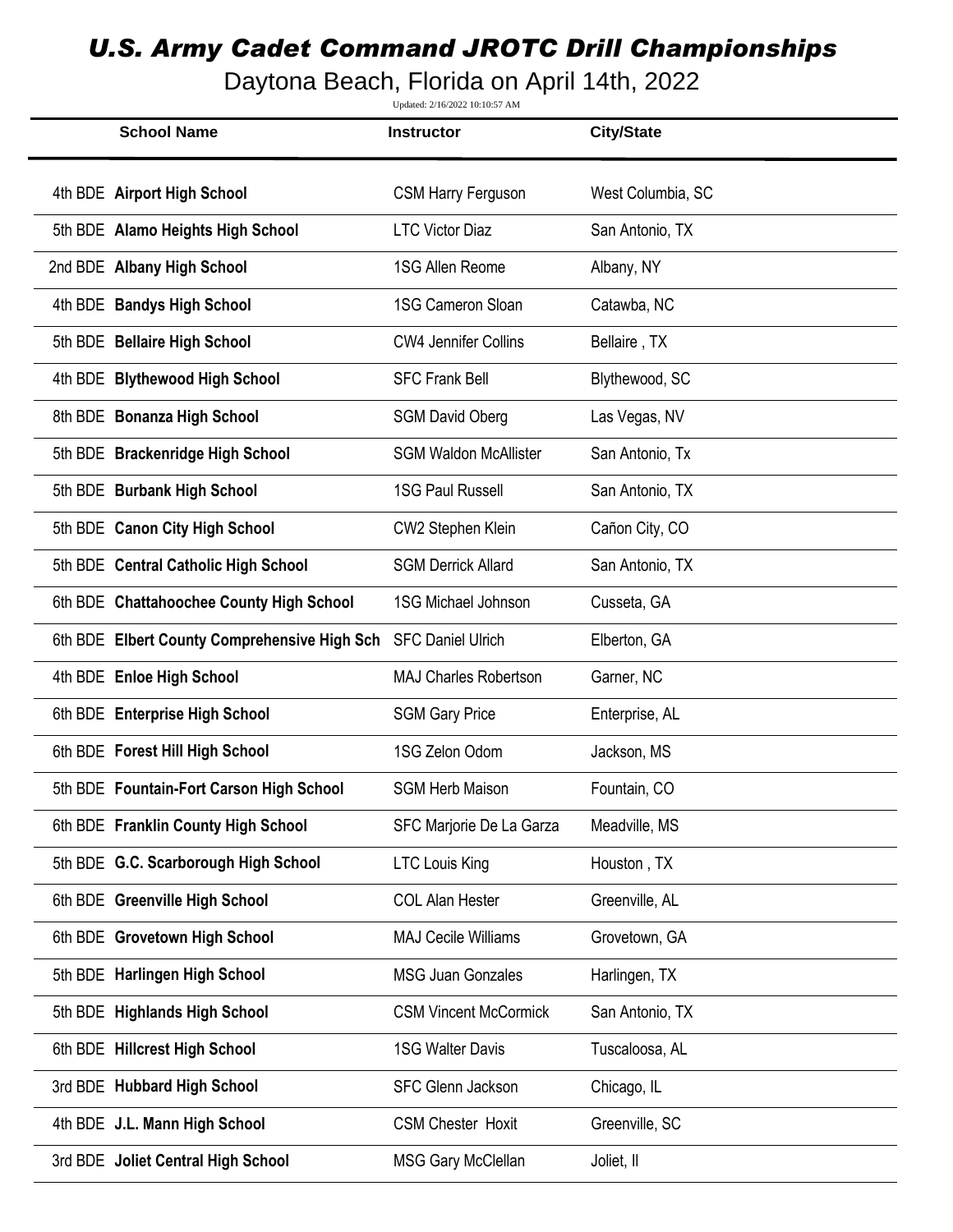## *U.S. Army Cadet Command JROTC Drill Championships*

Daytona Beach, Florida on April 14th, 2022

Updated: 2/16/2022 10:10:57 AM

| <b>School Name</b>                           | <b>Instructor</b>            | <b>City/State</b> |
|----------------------------------------------|------------------------------|-------------------|
| 3rd BDE Joliet West High School              | <b>1SG Charles Powell</b>    | Joliet, IL        |
| 5th BDE Karen Wagner High School             | <b>SFC Wayne Harper</b>      | San Antonio, TX   |
| 5th BDE Lanier High School                   | <b>1SG Robert Bruce</b>      | San Antonio, TX   |
| 2nd BDE Lawrence High School                 | <b>SFC Jose Caraballo</b>    | Lawrence, MA      |
| 3rd BDE Leavenworth High School              | 1SG Wayne Cogdill            | Leavenworth, KS   |
| 4th BDE Lower Richland High School           | <b>SFC Tracy Vaulx</b>       | Hopkins, SC       |
| 5th BDE Mansfield High School                | <b>SFC Daniel Kinnel</b>     | Mansfield, TX     |
| 3rd BDE Marmion Academy                      | <b>MAJ Mark Emerson</b>      | Aurora, IL        |
| 3rd BDE Missouri Military Academy            | DC Richard Dehlinger         | Mexico, MO        |
| 7th BDE Montgomery Central High School       | <b>LTC Lance Jackson</b>     | Cunningham, TN    |
| 6th BDE Murphy High School                   | <b>LTC Chevelle Thomas</b>   | Mobile, AL        |
| 6th BDE North Miami Beach Senior High School | <b>MAJ Michael Rountree</b>  | Miami, Fl         |
| 8th BDE North Salem High School              | <b>LTC Dwight Morse</b>      | Salem, OR         |
| 8th BDE North Valley Military Institute      | <b>SFC David Perez</b>       | Arleta, Ca        |
| 7th BDE Northwest High School                | <b>CSM Glenn Louk</b>        | Clarksville, TN   |
| 6th BDE Petal High School                    | <b>SGM Don DuBose</b>        | Petal, MS         |
| 2nd BDE Philadelphia Military Academy        | <b>LTC Russell Gallagher</b> | Philadelphia, PA  |
| 5th BDE Pleasanton High School               | <b>COL Chris Wynder</b>      | Pleasanton, TX    |
| 6th BDE Ridge Community High School          | 1SG Isaac Baumer             | Davenport, FL     |
| 6th BDE Ringgold High School                 | <b>SFC Larry Sisemore</b>    | Ringgold, GA      |
| 5th BDE Ronald Reagan High School            | MSG John Tijerina            | San Antonio, TX   |
| 3rd BDE Smith-Cotton High School             | <b>LTC Harry Cunningham</b>  | Sedalia, MO       |
| 4th BDE South Lakes High School              | <b>SFC Tony Handy</b>        | Reston, VA        |
| 6th BDE Southwood High School                | <b>SFC Russell Mason</b>     | Shreveport, LA    |
| 8th BDE Spanish Springs High School          | <b>MSG Kurt Baumgarten</b>   | Sparks, NV        |
| 6th BDE Sparkman High School                 | <b>SSG Matrell Powell</b>    | Harvest, AL       |
| 4th BDE Spotsylvania High School             | <b>SFC Twondell Baylor</b>   | Spotsylvania, VA  |